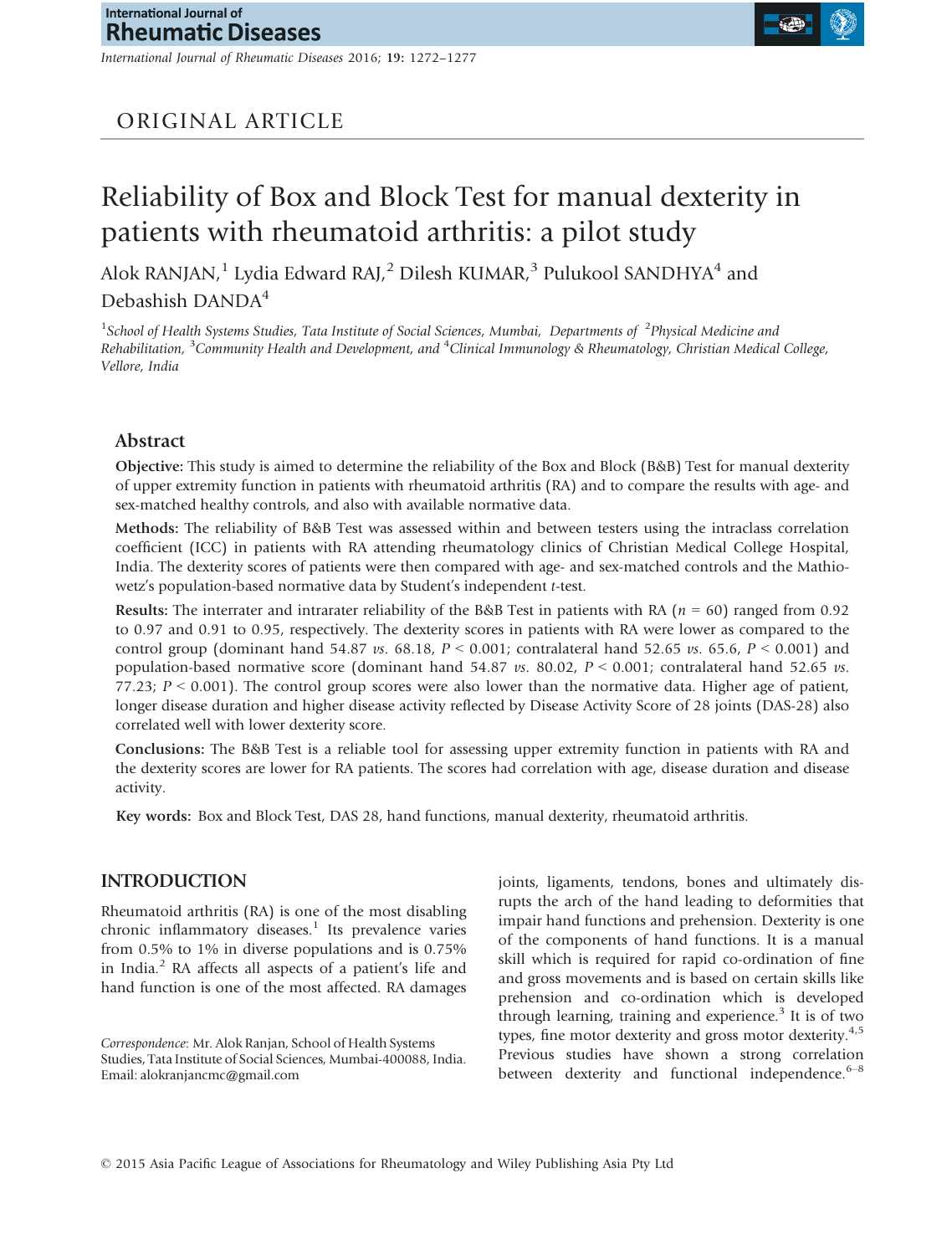There are many tests to assess dexterity, such as the Minnesota Rate of Manipulation Test,<sup>9</sup> the Box and Block (B&B) Test<sup>10</sup> and Purdue Pegboard Test.<sup>11</sup>

The B&B Test was developed by A. Jean Ayres and Patricia Buhler and its present form was copyrighted by Patricia Buhler and Elizabeth Fuchs in 1957.<sup>10</sup> Intraclass correlation coefficient (ICC) for test–retest reliability at 6 month intervals was 0.937 (dominant) and 0.967 (contralateral) as established in  $1976$ <sup>10</sup> Validity of the test was established by Cromwell *et al.* in 1976 in comparison with the Minnesota Rate of Manipulation Test. B&B Test is standardized, simple, portable and quick to administer. The patient is assessed in a comfortable position and the duration of the test is < 15 min. Normative score is available for a Western population for a wide spectrum of age groups.<sup>10</sup> Considering all these aspects, B&B Test is a better tool for dexterity evaluation as compared to others.

This test has been already used in cerebral palsy, $12$ multiple sclerosis,<sup>13</sup> stroke,<sup>14</sup> elderly people<sup>4</sup> Charcot– Marie–Tooth disease<sup>15</sup> and fibromyalgia.<sup>16</sup> In a previous study, B&B Test was used as a tool to establish the validity of the ABILHAND Questionnaire for patients with  $RA^{17}$  and good correlation was noted between the two. To the best of our knowledge, no published study exists on the reliability of the B&B Test in patients with RA.

Our aim in this study was to evaluate the reliability and concurrent validity of the B&B Test which may help researchers and clinicians who work with RA patients. Considering its objectiveness and quick administration, it could lead to more effective treatment for patients with RA. It can also be used as a tool to assess the effectiveness of interventions.

## MATERIALS AND METHODS

#### Study design

This was a cross-sectional inter- and intra-tester test–retest reliability study with the addition of comparison between a control group and experimental group consisting of RA patients.

#### Setting

The study was done at Christian Medical College (CMC), Vellore, India between February 2010 and March 2010. RA patients fulfilling the American College of Rheumatology (ACR) 1987 criteria<sup>18</sup> were recruited from the outpatient and inpatient services of Department of Clinical Immunology and Rheumatology. Clinical data were retrieved from patients' hospital charts and electronic records. Disease activity was assessed using the Disease Activity Score of 28 joints (DAS-28) for all patients.

Age and sex matched healthy adults above the age of 20 years without any systemic conditions which could cause general debility and those without any disease of the upper limb or limiting hand function, were taken as controls. Control population were recruited from hospital staff, students and patients' relatives.

Study patients and controls were recruited into the study group after obtaining informed consent and after applying inclusion and exclusion criteria. The study was approved and financially supported by the Institutional Review Board of Christian Medical College.

#### Box and Block Test

The tool used in this study for the B&B test is manufactured by Samson & Preston Company Bolingbrook, IL. It consists of a wooden box with two compartments separated by a wooden partition and 152 wooden cubes with dimensions of 2.54 cm.

The test was administered as per the methods developed by Mathivoetz on normative data for dexterity.<sup>9</sup>

Each participant was asked to sit comfortably on a high table and chair and complete the B&B Test using their dominant upper extremity. After instructions, a 15-sec trial was given to the patient by the primary investigator. After correction of errors in their performance, the actual test for 1 min was administered. The test involves grasping, moving and releasing 2.54 cm square wooden blocks from one side of an 20.32cm square box to another side by passing over a wooden partition of height 12.70 cm. The score was recorded as the number of blocks passed over the wooden partition in 1 min. Lower scores represent higher hand function impairment.

The primary investigator (PI1) and co investigator (CI) administered the test on the first day to find out ICC. This procedure was repeated by the primary investigator (PI2) alone on the second day. Each participant's score was determined as the mean of these three exercises. The mean score of the patient group was then compared with that of the control group. Scores in both the groups were also compared with normative data established by Mathiowetz *et al.*<sup>10</sup>

Reliability within the examiner and between the examiners was calculated for the patient group. As in a study of fibromyalgia described in the literature, we defined ICC of 0.4 to 0.6 as fair reliability, 0.6 to 0.75 as good reliability and 0.75 to 1.00 as excellent reliability.<sup>14</sup>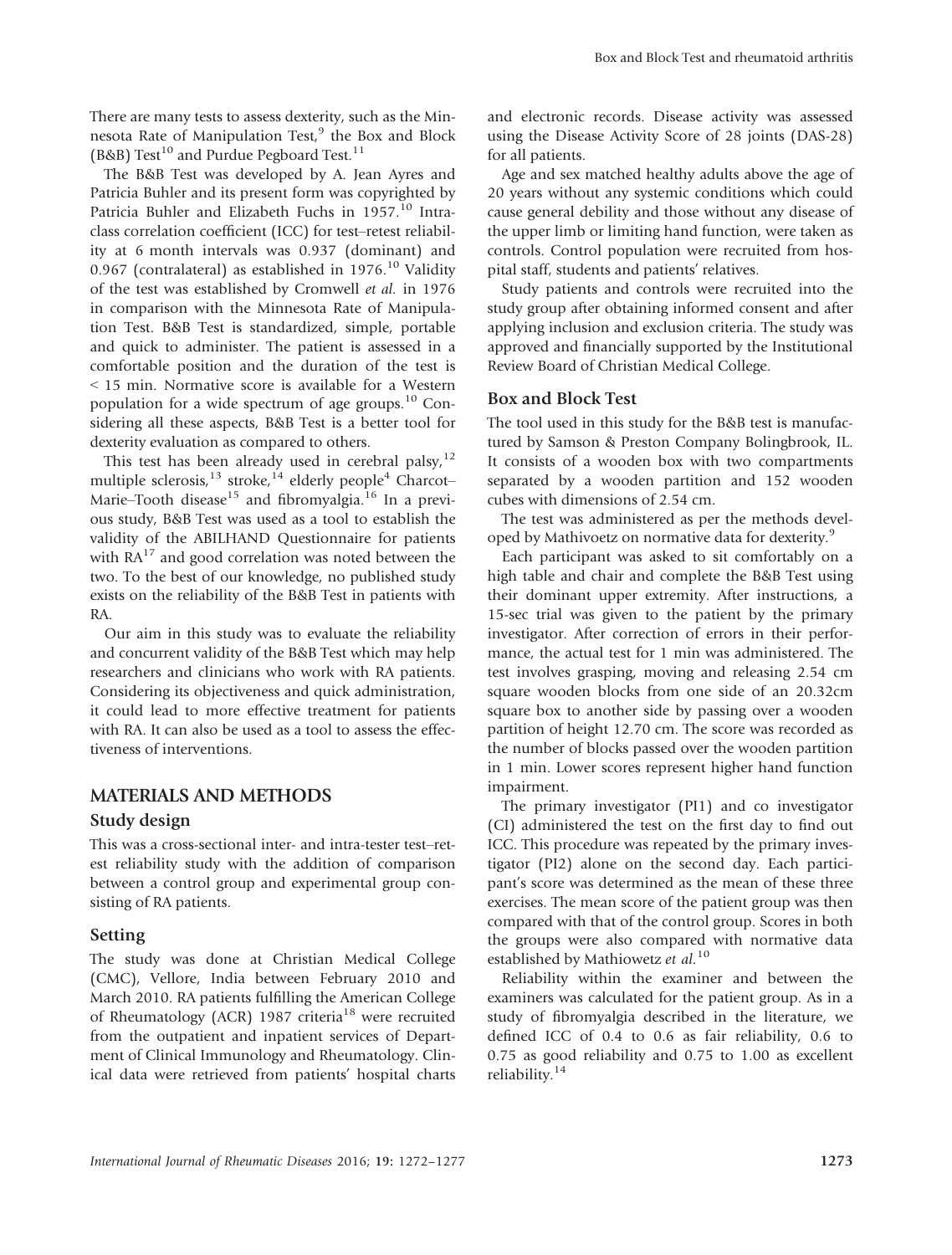#### Statistical methods

All statistical analyses were performed using spss version 16.0 statistical software (SPSS Inc., Chicago, IL, USA). Sample size was calculated using one-way analysis of variance. To test interrater and intrarater reliability, ICC was calculated. Comparison of hand function score between the cases and the age- and sex-matched control group was done using Student's independent *t*-test. Correlation of hand function score with age, duration of disease and DAS-28 score was done using Pearson's product moment correlation coefficient (bivariate) test.

#### **RESULTS**

Initially 65 patients with RA and 60 age- and sexmatched healthy controls were recruited. Out of 65, two could not complete the test due to pain and three did not come for follow-up. Finally 60 patients and 60 controls completed the test successfully. The mean age of patients and controls were  $45.73 \pm 12.09$  years and  $45.80 \pm 12.09$  years, respectively. There were 53 women and seven men in each group. Right hand dominance was seen in 57 (95%) patients and 55 (91.6%)



Figure 1 Intraclass correlation coefficient (ICC) between principal investigator and co-investigator. (a) ICC between co-investigator and first reading of principal investigator for right hand. (b) ICC between first and second reading of principal investigator for right hand. (c) ICC between co-investigator and second reading of principal investigator for right hand. (d) ICC between co-investigator and first reading of principal investigator for left hand. (e) ICC between first and second reading of principal investigator for left hand. (f) ICC between co-investigator and second reading of principal investigator for left hand. *P* < 0.001. PIL1: Principal investigator's first reading for left hand. PIL2: Principal investigator's second reading for left hand. PIR1: Principal investigator's first reading for right hand. PIR2: Principal investigator's second reading for right hand. CIL: Co-investigator's reading for left hand. CIR: Co-investigator's reading for right hand.

| Dexterity score | Case $(n = 60)$ |     | Control $(n = 60)$ |           | Difference in            | P-value     |
|-----------------|-----------------|-----|--------------------|-----------|--------------------------|-------------|
|                 | Mean            | SЕ  | Mean               | <b>SE</b> | mean $(95\% \text{ CI})$ |             |
| Right hand      | 54.87           | .51 | 67.66              | 0.93      | $12.79(9.264 - 16.315)$  | ${}< 0.001$ |
| Left hand       | 52.65           | .46 | 65.68              | 0.91      | $13.02(9.619 - 16.436)$  | ${}< 0.001$ |

Table 1 Comparison of dexterity scores between cases and controls

SE, standard error.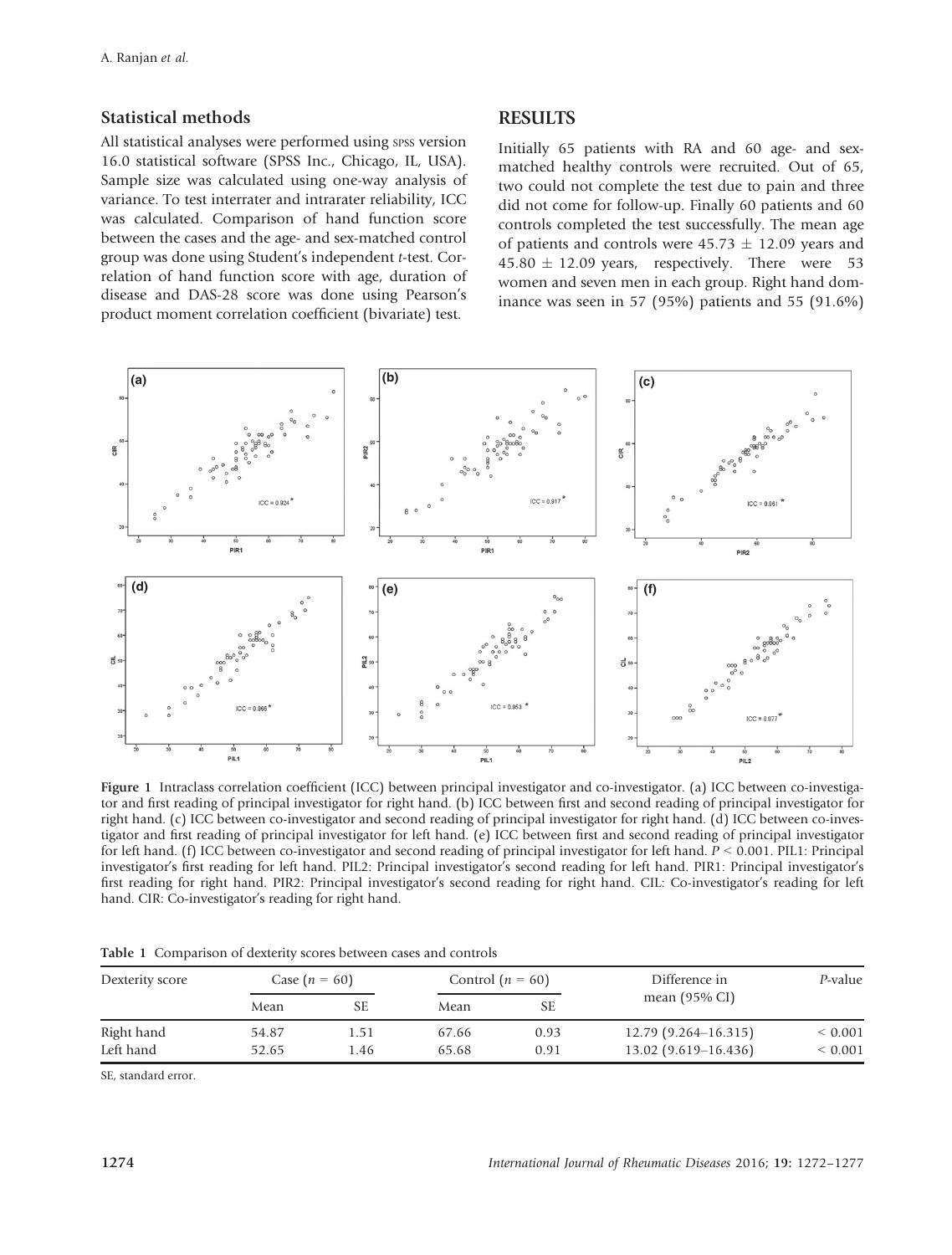

Figure 2 Correlation of hand dexterity score with age, duration of disease and DAS-28 score. (a) Pearson's correlation between age and dexterity score for right hand in RA patients. (b) Pearson's correlation between age and dexterity score for left hand in RA patients. (c) Pearson's correlation between duration of disease and dexterity score for right hand in RA patients. (d) Pearson's correlation between duration of disease and dexterity score for left hand in RA patients. (e) Pearson's correlation between DAS-28 score and dexterity score for right hand in RA patients. (f) Pearson's correlation between DAS-28 score and dexterity score for left hand in RA patients. DAS-28, Disease Activity Score of 28 joints; RA, rheumatoid arthritis.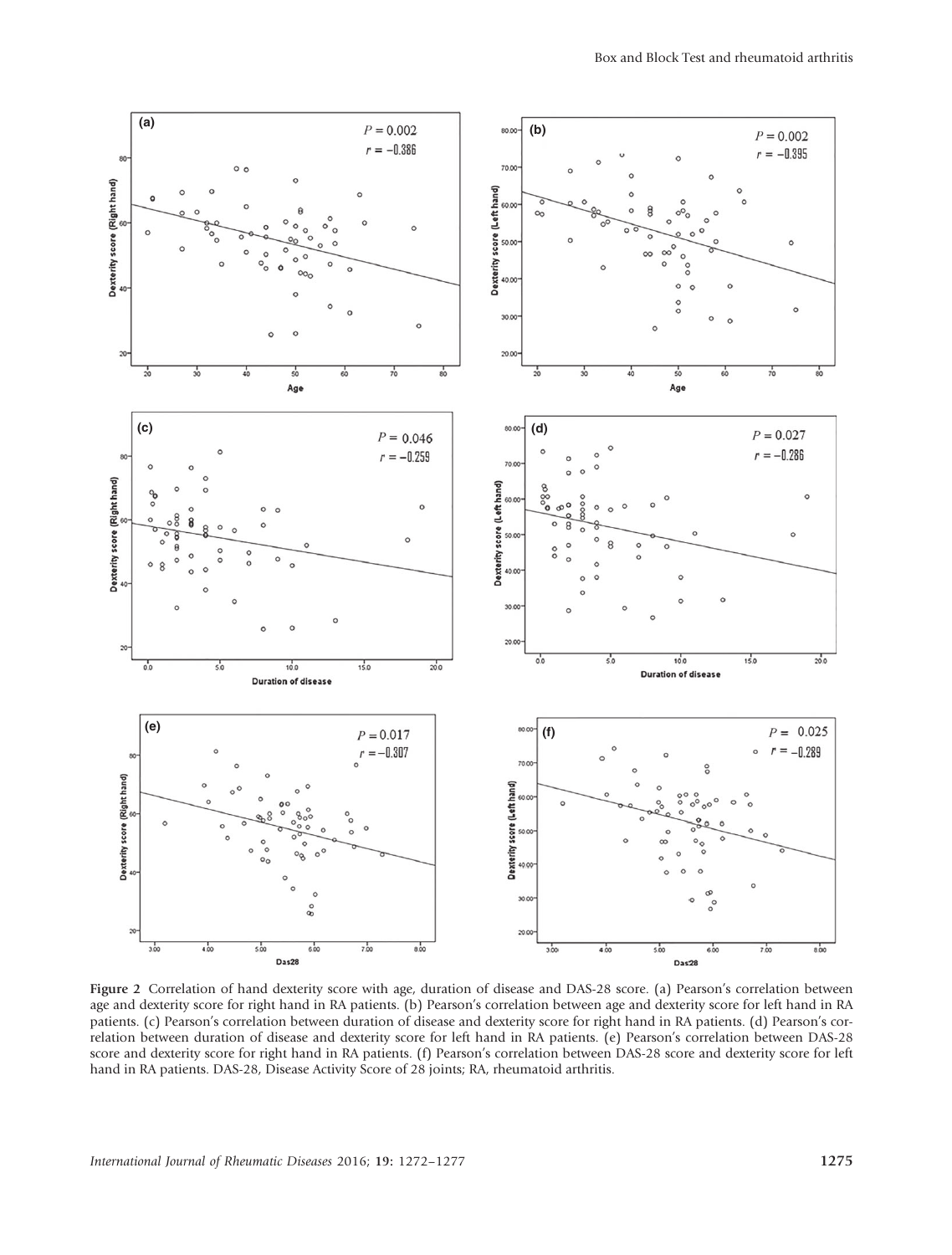controls, respectively. Deformity of the hand joints were present in 51.7% of the patients. Considering logistics and patient convenience, retests were done for four patients on more than 1 day, but they were all done within a week of the initial test.

The ICC between the primary investigator and coinvestigator is depicted in Figure 1. In this study we found that ICC for the case group ranged from 0.92 to 0.97 between (interrater) investigators and 0.91 to 0.95 within the same investigator (intrarater). The dexterity scores of cases and controls are given in Table 1.

Performance of the case group (right hand 54.87, left hand 52.65) was considerably lower  $(P < 0.001)$  in comparison to the control group (right hand 68.18, left hand 65.68) and normative score (right hand 80.02, left hand 77.23). There was also considerable difference between the control group and the normative values. We also looked into the correlation between hand dexterity scores and various parameters, namely age, duration of disease and DAS-28 score: there were good correlations (Fig. 2). Higher age, longer disease duration and higher disease activity were associated with lower dexterity score.

# DISCUSSION

This maiden study, to the best of our knowledge, on hand dexterity in patients with RA using the B&B Test showed an excellent correlation between both interraters and intraraters with an ICC of 0.92 to 0.97 and 0.91 to 0.95, respectively (Fig. 1). This implies that the B&B Test is reliable for measuring gross dexterity in patients with RA. This tool can also be used for measuring the level of impairment in hand function objectively; it can also be used for assessing the effect of treatment over a period of time, as there is correlation with disease duration and DAS-28 score.

The time interval between test and retest in our study was 1 day and was short, unlike most previous studies except one study on fibromyalgia. A longer time interval could not be given as most of the patients were from distant towns and restudy of the patients after a longer interval could not be ensured. However, studies using 1–3 day intervals do exist in the literature.<sup>19</sup> Most of the patients included in this study were able to complete the test without any complaint of pain or fatigue. Only two patients discontinued the test in the first trial due to pain.

Dexterity score was found to show significant correlation with age, duration of disease and DAS-28 score (Fig. 2). While comparing patients' dexterity scores with that of the control group and normative values, the mean score of the case group was found to be significantly  $(P < 0.001)$  lower than the control group and the normative score. These findings confirm and quantify considerable amount of hand function impairment in patients with RA. Higher right hand score as compared to left hand scores in our study was due to right hand dominance in the majority of our patients (57 out of 60 patients).

Although there are many tools which can be used for evaluating dexterity, there is no published study on reliability of the B&B Test for patients with RA. We tried to evaluate the B&B Test's reliability, as it is a standardized, quick to administer and simple technique with minimal equipment.

A previous study done for establishing reliability and validity of the B&B Test for an elderly population had emphasized the importance of measuring the reliability of this instrument for specific target populations.<sup>4</sup> We have established in our study the reliability of the B&B Test in assessing hand function for patients with RA for the first time.

There was considerable difference between the control group and the standardized norms in this study. A similarly comparable discrepancy between controls and standardized norms was also found in the Mayo Clinic study on fibromyalgia. $14$  Hence, there may be considerable differences even within the same population and this implies a need for establishing normative values for each population.

As the B&B Test is a timed test, there is a component of stress involved in the performance of the test. Hence, this may not be extrapolated to all normal activities of daily living. Future research comparing the validity of this test with other tests of hand function is recommended for patients with RA.

We therefore conclude that there is excellent interrater and intrarater reliability of the B&B Test for Asian Indian patients with RA. Values for the B&B Test were significantly lower for patients with RA when compared with age- and sex-matched controls. This tool can also be used to evaluate change in hand function objectively in response to treatment in RA apart from assessing dexterity, as it predictably correlates well with chronicity and disease activity.

# ACKNOWLEDGEMENT

The authors would especially like to thank all rheumatologists of Christian Medical College, Vellore, who made this study possible. The authors thank Dr. K. G.